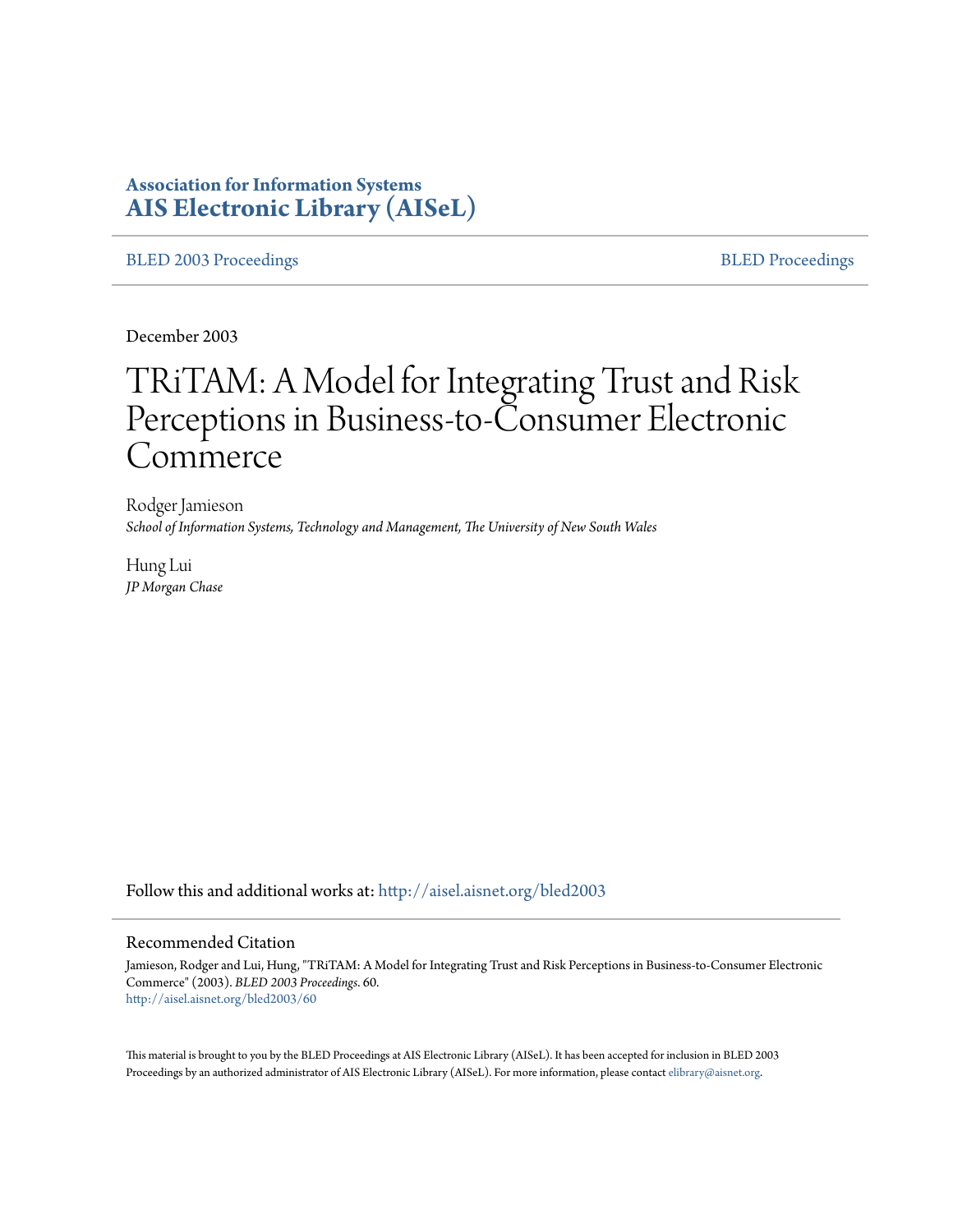### **16th Bled eCommerce Conference**

#### **eTransformation**

Bled, Slovenia, June 9 – 11, 2003

# **TRiTAM: A Model for Integrating Trust and Risk Perceptions in Business-to-Consumer Electronic Commerce**

#### **Hung Kit Lui**

JP Morgan Chase, Australia Hung.Kit.Lui@jpmorgan.com

#### **Rodger Jamieson**

School of Information Systems, Technology and Management, The University of New South Wales, Australia R.Jamieson@unsw.edu.au

#### **Abstract**

*This paper presents a theoretical extension of the Technology Acceptance Model (TAM). The extended model aims to predict and explain consumers' intentions to transact with an Internet-based business-to-consumer electronic commerce (B2C EC) system by integrating trust and risk perceptions with TAM.* 

*The proposed model (TRiTAM) was validated using data collected from 133 participants. The results provided substantial support for most of the proposed hypotheses and showed the significance of the extended constructs. Besides testing the model, the relative importance of the trust dimensions is also examined. Firstly, a summary of the quantitative results is presented. This is followed by a detailed discussion of the qualitative results. Several new insights on trust in B2C EC were found. The theoretical implications are discussed.* 

### **1. Introduction**

Business-to-consumer electronic commerce (B2C EC) is usually associated with commercial web sites that facilitate Internet shopping, for example, a consumer purchasing an item from the popular online retailer Amazon.com. Despite the many benefits that business-to-consumer electronic commerce (B2C EC) offers and the high expectations on its growth, many customers still prefer to use the existing offline distribution channels. For example, there are 4.1 million people in Australia registered as online banking customers in September 2001, yet, less than 50% of the registered users are active users (Kavanagh 2002). To increase the use of B2C EC, it is necessary to identify the determinants affecting its growth.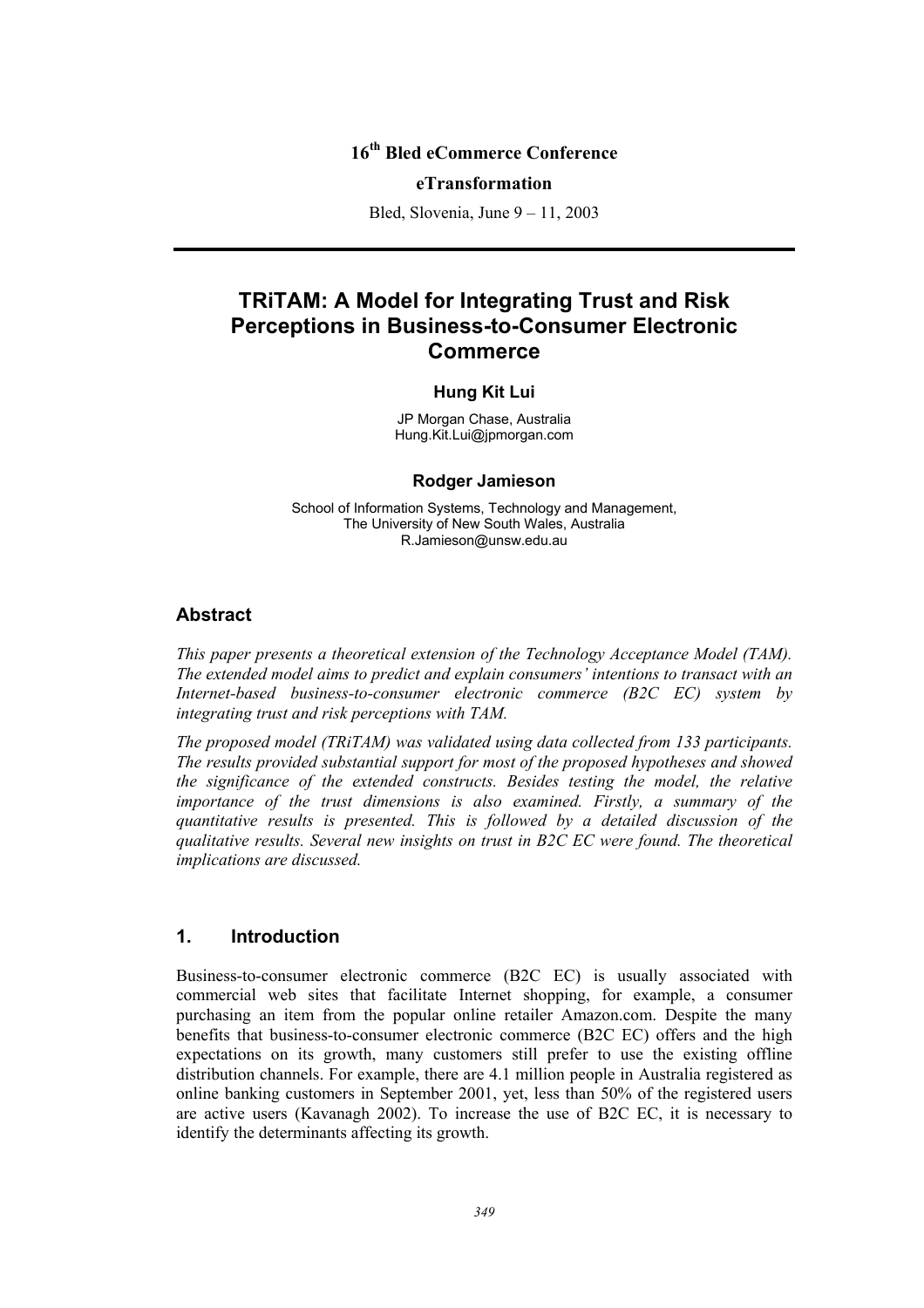# **2. Theory Development**

Studies on B2C EC systems adoption can be classified as a class of technology acceptance research, and thus, the Technology Acceptance Model (TAM) may be adapted to explain this phenomenon (Davis et al, 1989). The current study extends TAM for B2C EC adoption by incorporating the multiple dimensions of trust and risk perceptions.

As shown in Figure 1, our proposed model suggests that a customer's intention to transact with a B2C EC system is influenced by their perceived usefulness and ease of use of the system, which is consistent with TAM. In addition, the model proposes a negative relationship between the perceived risks in using the system and the customer's intention to transact with the system.

In a study by Farrell et al. (2002), a key criticism of much of the current literature concerns the oversimplification of the trust concept. Studies that views trust as a singular notion – such as, consumer's trust on web retailers, is not adequate for addressing specific consumer concerns. To provide richer insights, this study examines the relationship between perceived risk and the multiple dimensions of trust. The trust dimensions examined in this study were identified based on a detail review of the trust literature.

*Technology trust* in B2C EC is defined as the subjective probability by which consumers' believe that the technology infrastructure supporting the B2C EC system is capable of facilitating transactions according to their expectations.

*Retailer-ability trust* in B2C EC is defined as the subjective probability by which consumers' believe that the web retailer has the ability, competence and skills to process transactions as expected. Undoubtedly, the web retailer's ability is one of the characteristics that would affect consumer's trust towards them (Mayer et al, 1995; Keen et al, 1999).

*Retailer-integrity trust* refers to the consumer's trust towards the merchant's honesty and willingness to provide the service as expected without acting opportunistically. The identification-based trust theory is the foundation of this trust dimension. This theory proposes trust, to be an element constructed through a full internalization of the other party's desires and intentions (Lewicki and Bunker 1995).

It is also important to consider consumers' trust on the entities in the external environment that surrounds the B2C EC system. This includes *legal framework trust*, which refers to trust towards the legal framework associated with the online transaction, and *third party recognition trust*, which refers to trust towards the third party recognition bodies certifying various elements of the transaction system (Kim et al, 2001).

These five dimensions of trust are arranged in a second-order molar model, which depicts the multiple trust dimensions as the multidimensional entities of the higher second order factor – emergent trust towards adoption. This is theoretically justified since an increase in a single dimension of trust does not necessarily result in an increase in the other dimensions of trust. Moreover, two individuals can have the same level of trust towards system usage through different levels of the trust dimensions (Chin and Gopal 1995).

Chin and Gopal (1995) used the molar model to determine the relative importance of various beliefs to the adoption of a group support system. Determining the relative importance of each trust dimensions in B2C EC adoption is also an objective of this research. A similar approach will be used to meet this objective.

At the top of the model is the *'propensity to trust'* construct. People with different experiences, personality types and cultural backgrounds vary in their propensity to trust (Mayer et al, 1995; Kim et al. 2001). In this study, we propose that buyers with a higher propensity to trust are more likely to transact because their higher propensity to trust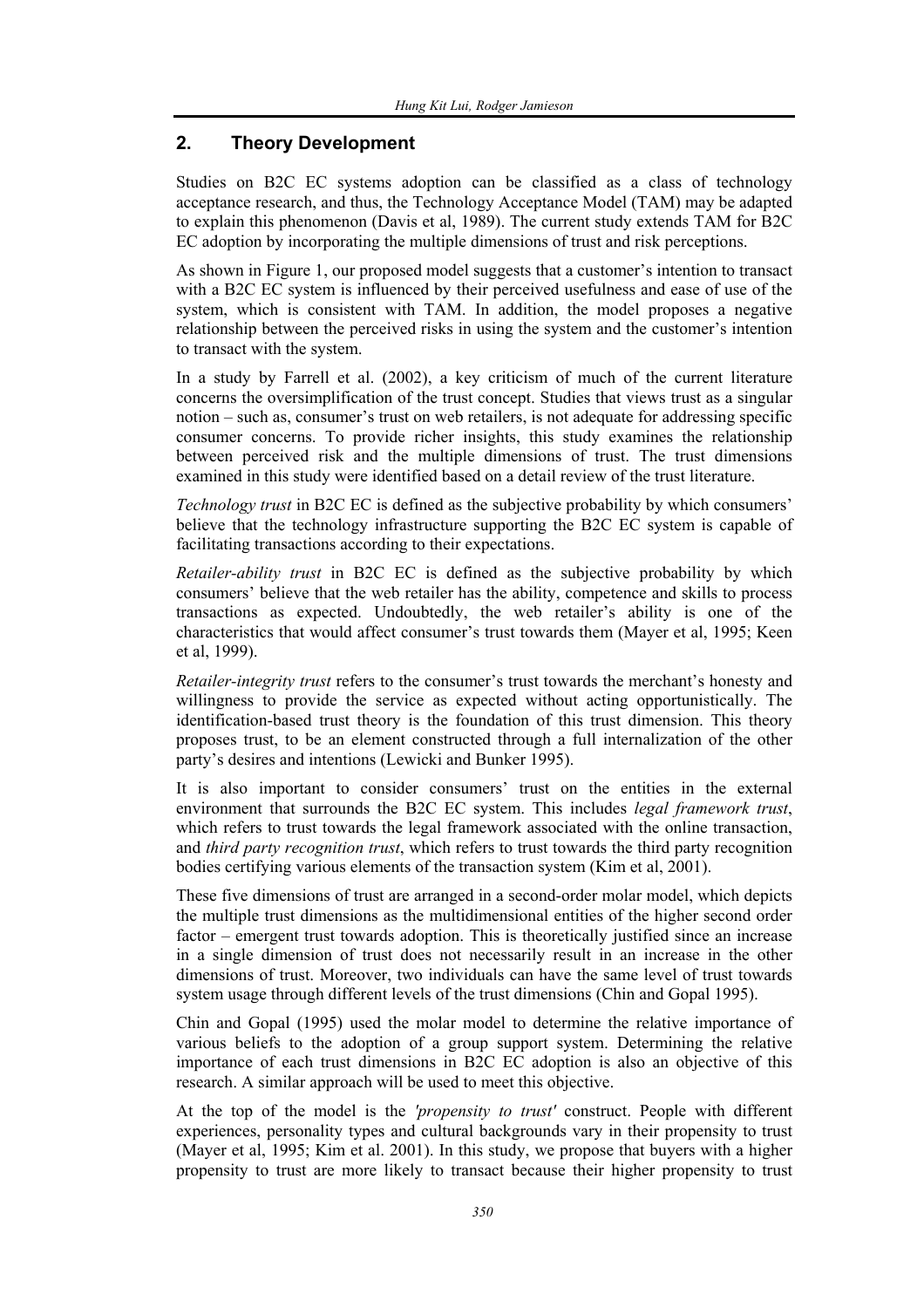would positively influence the other dimensions of trust, which together results in lower perceived risk, and hence, positively influence their intention to transact.



*Figure 1: The Proposed Conceptual Model: Trust and Risk Integrated with TAM (TRiTAM)* 

# **3. Methodology**

An experiential survey was conducted to validate the proposed research model. A sample of 133 students enrolled in a postgraduate course in information systems participated in the study. The participants had taken a previous course covering basic concepts in information systems, and are deemed to be computer literate. 58.6% of the participants were males. 90% of the participants are in the 16-35 age group and 72% of the participants have at least one year of industry experience.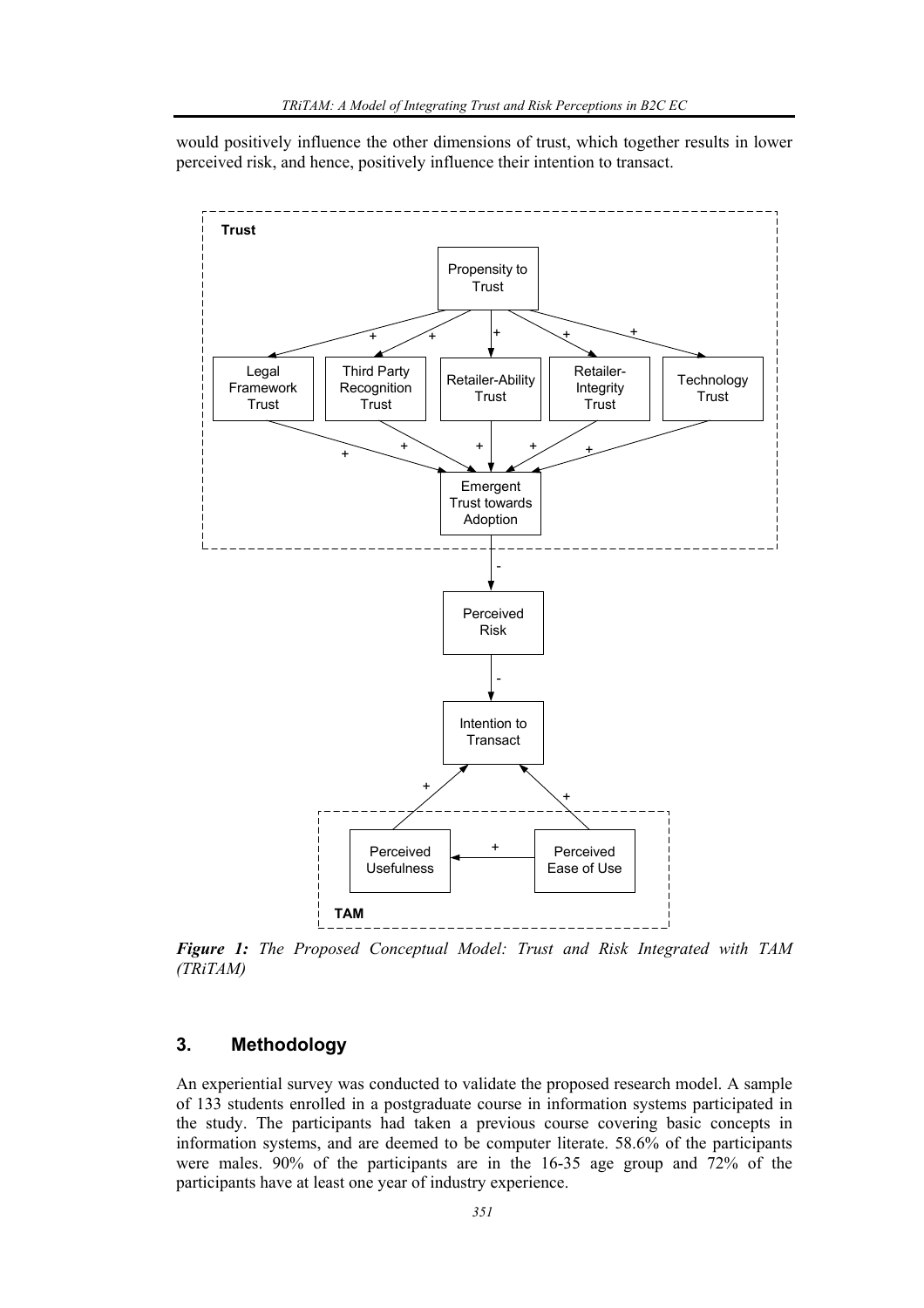There were two criteria for selecting the web site to test the proposed model. First, usage of the chosen web site by the subjects must be voluntary. Second, the web retailer should provide goods and services that the subjects can relate to. This would increase the accuracy of the results.

An online web site for a well-established 'bricks and mortar' music retailer meets both site selection criteria and was chosen for this study.

In a free simulation experiment, subjects were given a hypothetical scenario, indicating that they have an intention to purchase an item that is available offline and on the web site they are asked to review. The subjects were asked to complete a web-based selfadministered questionnaire after reviewing it. The participants also participated in a group discussion following the experiment.

### *Instrument Development*

The theoretical constructs in the proposed model were operationalised using validated measures from existing research where possible, or were generated based on similar scales. Seven point measurement scales were used to operationalise each constructs in the proposed model.

The TAM constructs, perceived ease of use and perceived usefulness, were measured using items adapted from Davis (1989) and Davis et al. (1989). The measurement scale for perceived risks were adapted from Jarvenpaa et al. (1999) and Stone and Gronhaug (1993). Most of the items for the trust dimensions are adapted from Pavlou (2001), and Cheung and Lee (2000), with some new items created to enhance content validity.

The research instrument was tested extensively before use. Several experts in information systems were asked to review the questionnaire. The questionnaire was updated and reviewed iteratively until a consensus is reached. The modified instrument was then tested with a small group of postgraduate students for clarity before use. Several minor changes were made. The final version of the measurement scales is shown in Table 1.

| Construct                             | <b>Items</b>                                                                                    |
|---------------------------------------|-------------------------------------------------------------------------------------------------|
|                                       | Assuming I have access to the system, I intend to use it.                                       |
| Intention to<br><b>Transact</b>       | Given that I have access to the system, I predict that I would use it.                          |
|                                       | It is likely that I will transact with this system in the near future.                          |
|                                       | Using the system improves my performance in my purchasing.                                      |
| <b>Perceived</b><br><b>Usefulness</b> | Using the system increases my productivity in purchasing.                                       |
|                                       | Using the system enhances my effectiveness in purchasing.                                       |
|                                       | I find the system to be useful in my purchasing.                                                |
|                                       | Learning to operate the system will be easy for me.                                             |
| <b>Perceived Ease of</b>              | I find it easy to get the system to do what I want it to do.                                    |
| Use                                   | It is easy for me to become skilful at using the system.                                        |
|                                       | I find the system easy to use.                                                                  |
| <b>Perceived Risk</b>                 | Overall, I am concerned about experiencing some kind of loss if I transact<br>with this system. |

*Table 1: Measurement Scales*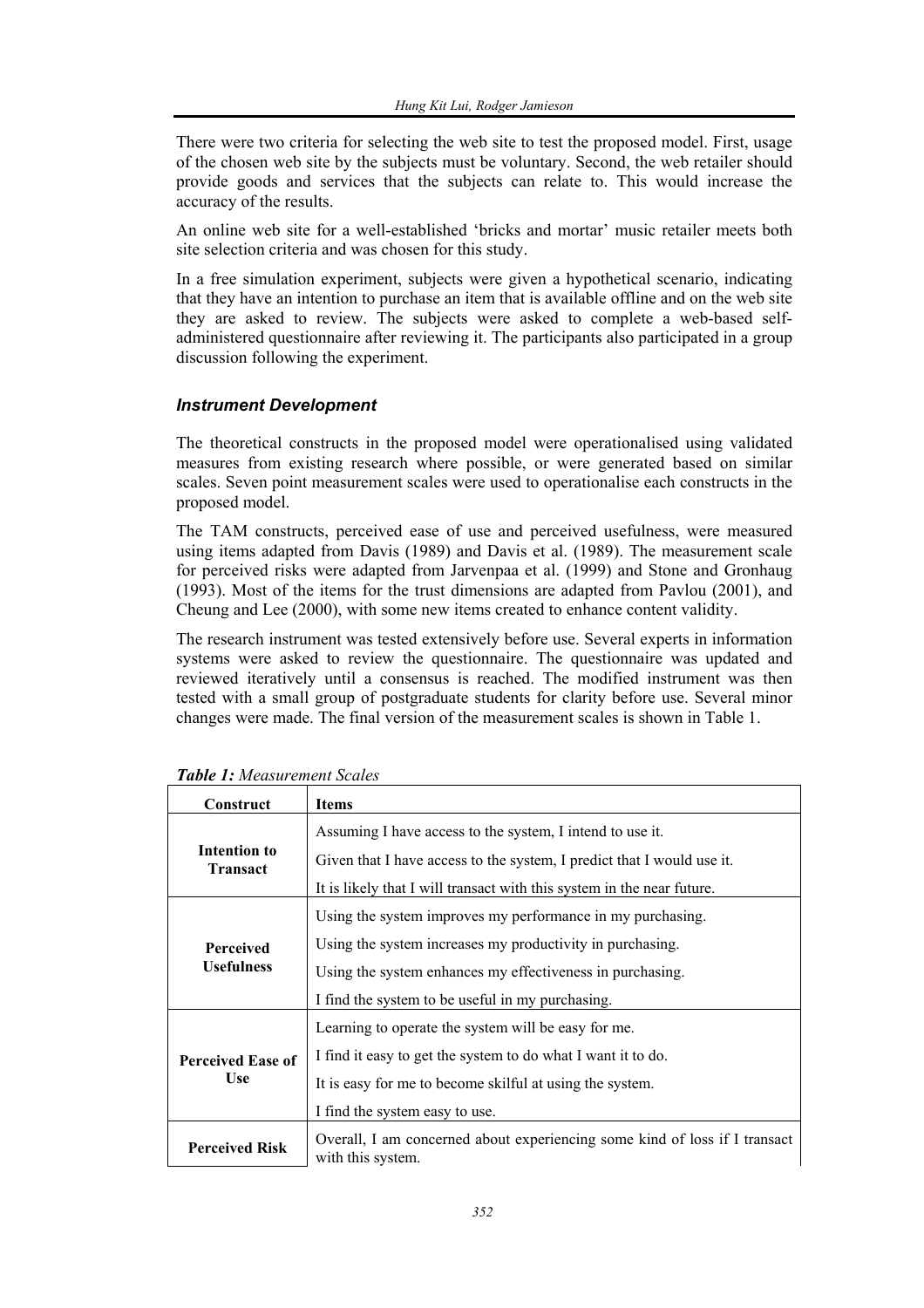|                                                | All things considered, I think I would be making a mistake if I use this<br>system to make a transaction.                                                       |
|------------------------------------------------|-----------------------------------------------------------------------------------------------------------------------------------------------------------------|
|                                                | Transacting with the online system would pose problems for me that I just<br>don't need.                                                                        |
|                                                | How would you characterise the decision of whether to transact with this<br>system? (Scale: 'very insignificant risk' to 'very significant risk')               |
|                                                | How would you characterise the decision of whether to transact with this<br>system? (Scale: 'very positive situation' to 'very negative situation')             |
|                                                | How would you characterise the decision of whether to transact with this<br>system? (Scale: 'very high potential for gain' to 'very high potential for<br>loss' |
|                                                | It is easy for me to trust a person/thing.                                                                                                                      |
| <b>Propensity to</b>                           | My tendency to trust a person/thing is high.                                                                                                                    |
| <b>Trust</b>                                   | I tend to trust a person/thing, even though I have little knowledge of it.                                                                                      |
|                                                | Trusting someone or something is not difficult.                                                                                                                 |
|                                                | I believe third party recognition is doing a good job in protecting users of<br>this system.                                                                    |
| <b>Third Party</b><br><b>Recognition Trust</b> | Existing third party recognition bodies are adequate for the protection of<br>users of this online service.                                                     |
|                                                | Overall, I have confidence in the third parties that certify the security of this<br>system.                                                                    |
|                                                | The existing law is adequate for the protection of interests of those relying<br>on this online service.                                                        |
| <b>Legal Framework</b><br><b>Trust</b>         | The existing legal framework is adequate for the protection of interests of<br>those relying on this online service.                                            |
|                                                | Overall, I have confidence in the legal framework that governs my<br>interaction with this system.                                                              |
|                                                | I believe the technologies supporting the system are reliable all the time.                                                                                     |
| <b>Technology Trust</b>                        | I believe the technologies supporting the system are secure all the time.                                                                                       |
|                                                | Overall, I have confidence in the technology used by the retailer to operate<br>this system.                                                                    |
|                                                | The retailer has the ability to reliably process transactions made over the<br>Internet.                                                                        |
| <b>Retailer-Ability</b><br><b>Trust</b>        | The retailer has sufficient expertise and resources to do business on the<br>Internet.                                                                          |
|                                                | The retailer has adequate knowledge to manage their Internet business.                                                                                          |
|                                                | I believe the retailer is honest with their consumers.                                                                                                          |
|                                                | I believe the retailer acts sincerely in dealing with customers.                                                                                                |
|                                                | I believe the retailer is concerned about consumer privacy.                                                                                                     |
| <b>Retailer-Integrity</b><br><b>Trust</b>      | I believe the retailer keeps promises and commitments.                                                                                                          |
|                                                | I believe the retailer can be trusted to keep my best interest in mind.                                                                                         |
|                                                | I am confident that this retailer will not disclose consumer private<br>information to unauthorised parties.                                                    |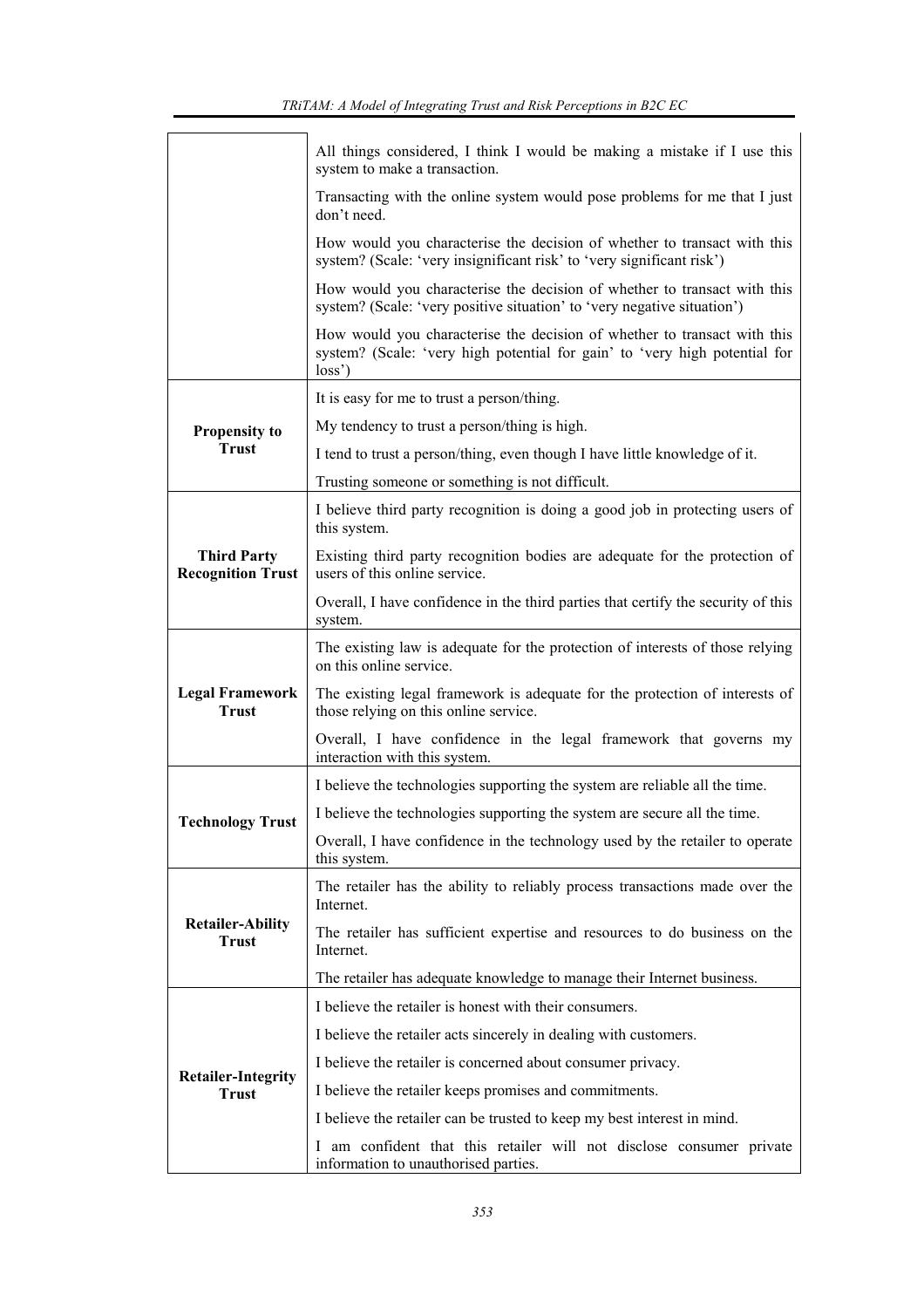A set of open-ended questions was also included on the questionnaire (see Table 2) to capture any important trust and risk beliefs affecting consumers' intention to transact online, which were not included in our proposed model. Multiple questions were included since individual questions have considerable measurement error that makes them unreliable.

*Table 2: Open-ended Questions* 

| <b>Ouestions</b>                                                                                                                                              |
|---------------------------------------------------------------------------------------------------------------------------------------------------------------|
| In general, if a product / service is available both online and offline, and you want to buy it,<br>would you prefer to transact online? Why? Please explain. |
| In general, do you see any risks with transacting online? If you do, what risks do you see?                                                                   |
| If you don't transact over the Internet frequently, what is stopping you?                                                                                     |
| Any other comments with regards to your impresson of trust and the web site examined?                                                                         |

### **4. Quantitative Results**

The proposed model was tested using the Partial Least Squares (PLS) approach (using PLS-Graph version 3.0). A single run of PLS-Graph would produce data for assessing both the measurement model and the structural model.

### *Evaluating the Measurement Model*

The means and standard deviations for the items in the measurement model are shown in Table 3. Except for perceived ease of use, the means of all responses are close to neutral. These results are as expected since the subjects have extensive experience in using computers and the Internet. Standard deviations for all responses are in the range 1.22 to 1.78, indicating that there were no problems with floor or ceiling effects.

All constructs to indicators loadings were significant ( $p < 0.01$ ). The t-statistics presented in Table 3 were generated using the Jackknife resampling procedure. All the loadings are above 0.60, an acceptable benchmark suggested by Chin (1998).

The composite reliability and average variance extracted (AVE) for each construct are used to assess the reliability of the constructs. These are presented in Table 4. The accepted value for composite reliability is 0.70 or higher (Thompson et al, 1995). Thus, all constructs show a high degree of internal consistency. AVE is another reliability measure used in PLS analysis. It reflects the overall amount of variance in the items accounted for by the latent construct (Cheung and Lee 2000). AVE is a more conservative measure than composite reliability, thus, Fornell and Larcker (1981) suggested the acceptable value of AVE to be 0.50 or higher. As shown in Table 4, all constructs meet this criterion.

AVE can also be used to evaluate discriminant validity (Fornell and Larcker 1981). To fully satisfy the requirements for discriminant validity, the square root of AVE for each construct should be greater than the correlations between the constructs and all the other constructs. These results are presented in Table 5. The data clearly shows the correlations between the constructs to be less than the square root of AVE of their respective constructs.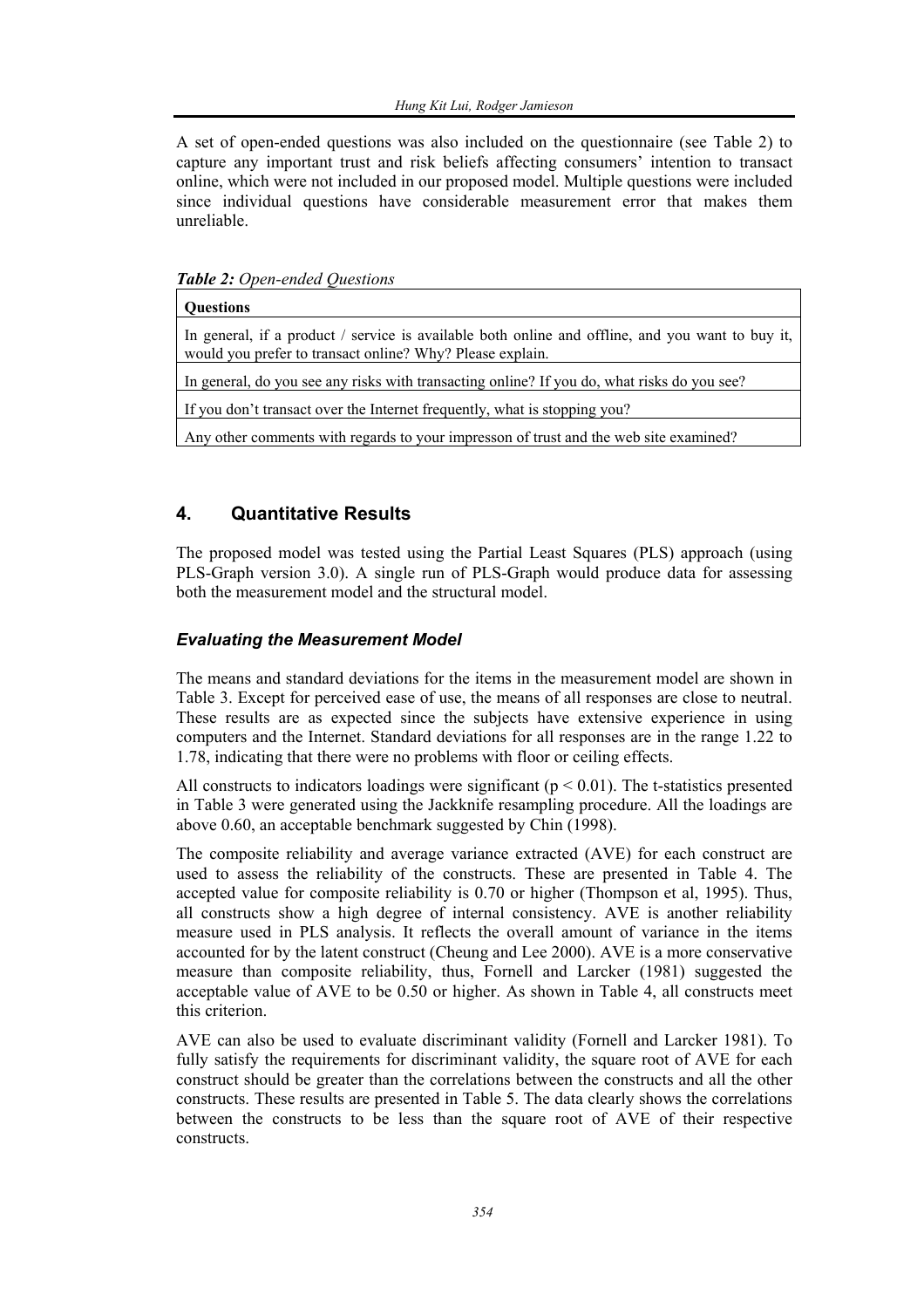|                                        | Table 3: Descriptive Statistics and Psychometric Properties of Measurement Scales |      |                                      |         |                 |                                 |  |  |
|----------------------------------------|-----------------------------------------------------------------------------------|------|--------------------------------------|---------|-----------------|---------------------------------|--|--|
| Construct                              | <b>Items</b>                                                                      | Mean | <b>Standard</b><br><b>Deviations</b> | Weights | <b>Loadings</b> | <b>Loadings</b><br>t-statistics |  |  |
|                                        | <b>ITTa</b>                                                                       | 4.20 | 1.54                                 | 0.3557  | 0.9182          | 42.1339                         |  |  |
| <b>Intention to</b><br><b>Transact</b> | <b>ITTb</b>                                                                       | 4.24 | 1.56                                 | 0.3974  | 0.9331          | 74.9492                         |  |  |
|                                        | <b>ITTc</b>                                                                       | 3.65 | 1.72                                 | 0.3613  | 0.8377          | 27.9325                         |  |  |
|                                        | PUa                                                                               | 4.55 | 1.44                                 | 0.3130  | 0.8305          | 28.6352                         |  |  |
| Perceived                              | PUb                                                                               | 4.56 | 1.43                                 | 0.2192  | 0.7295          | 11.3530                         |  |  |
| <b>Usefulness</b>                      | PUc                                                                               | 4.71 | 1.36                                 | 0.3246  | 0.8851          | 28.7366                         |  |  |
|                                        | PUd                                                                               | 4.74 | 1.38                                 | 0.3532  | 0.8292          | 29.1595                         |  |  |
|                                        | PEOUa                                                                             | 5.66 | 1.41                                 | 0.2793  | 0.8890          | 28.0139                         |  |  |
| Perceived                              | PEOUb                                                                             | 5.45 | 1.24                                 | 0.3254  | 0.9220          | 61.6355                         |  |  |
| <b>Ease of Use</b>                     | PEOUc                                                                             | 5.45 | 1.44                                 | 0.2451  | 0.8720          | 20.2457                         |  |  |
|                                        | PEOUd                                                                             | 5.50 | 1.39                                 | 0.2638  | 0.9019          | 30.0308                         |  |  |
|                                        | PRa                                                                               | 4.23 | 1.78                                 | 0.1806  | 0.7838          | 20.7296                         |  |  |
|                                        | PRb                                                                               | 3.44 | 1.52                                 | 0.2259  | 0.7909          | 18.9047                         |  |  |
| Perceived                              | PRc                                                                               | 3.77 | 1.66                                 | 0.2149  | 0.7992          | 20.4772                         |  |  |
| <b>Risk</b>                            | PRd                                                                               | 3.84 | 1.57                                 | 0.1885  | 0.7859          | 18.597                          |  |  |
|                                        | PRe                                                                               | 3.70 | 1.24                                 | 0.2172  | 0.6853          | 9.6986                          |  |  |
|                                        | PRf                                                                               | 3.84 | 1.31                                 | 0.2775  | 0.7603          | 19.4558                         |  |  |
|                                        | TTa                                                                               | 3.47 | 1.50                                 | 0.3404  | 0.8782          | 31.6365                         |  |  |
| <b>Technology</b>                      | TTb                                                                               | 3.20 | 1.39                                 | 0.3478  | 0.9099          | 41.8557                         |  |  |
| <b>Trust</b>                           | TTc                                                                               | 3.75 | 1.42                                 | 0.4239  | 0.9072          | 54.1842                         |  |  |
|                                        | RATa                                                                              | 4.34 | 1.34                                 | 0.3662  | 0.8904          | 31.0835                         |  |  |
| Retailer-<br><b>Ability Trust</b>      | <b>RATb</b>                                                                       | 4.44 | 1.29                                 | 0.3599  | 0.9252          | 50.8567                         |  |  |
|                                        | RATc                                                                              | 4.47 | 1.25                                 | 0.3633  | 0.9387          | 76.8526                         |  |  |
|                                        | RITa                                                                              | 4.61 | 1.27                                 | 0.1990  | 0.8562          | 11.7019                         |  |  |
|                                        | <b>RITb</b>                                                                       | 4.64 | 1.27                                 | 0.2052  | 0.8755          | 33.5464                         |  |  |
| Retailer-                              | RITc                                                                              | 4.64 | 1.22                                 | 0.2271  | 0.8560          | 32.9146                         |  |  |
| Integrity<br><b>Trust</b>              | <b>RITd</b>                                                                       | 4.26 | 1.25                                 | 0.1770  | 0.7050          | 25.3117                         |  |  |
|                                        | RITe                                                                              | 4.35 | 1.37                                 | 0.2326  | 0.7724          | 18.1552                         |  |  |
|                                        | <b>RITf</b>                                                                       | 4.01 | 1.49                                 | 0.2193  | 0.6890          | 13.4447                         |  |  |
| <b>Third Party</b>                     | TPRTa                                                                             | 4.44 | 1.18                                 | 0.4125  | 0.8721          | 30.8869                         |  |  |
| Recognition                            | TPRTb                                                                             | 4.00 | 1.28                                 | 0.3418  | 0.7942          | 14.7526                         |  |  |
| <b>Trust</b>                           | TPRTc                                                                             | 4.07 | 1.34                                 | 0.4106  | 0.8982          | 36.8295                         |  |  |
| Legal                                  | LTa                                                                               | 3.44 | 1.38                                 | 0.3347  | 0.9680          | 157.5096                        |  |  |
| Framework                              | LTb                                                                               | 3.54 | 1.35                                 | 0.3524  | 0.9666          | 130.6571                        |  |  |
| <b>Trust</b>                           | LTc                                                                               | 3.56 | 1.39                                 | 0.3522  | 0.9526          | 100.9647                        |  |  |
|                                        | PTTa                                                                              | 3.61 | 1.53                                 | 0.3110  | 0.9083          | 45.0218                         |  |  |
| <b>Propensity to</b>                   | PTTb                                                                              | 3.76 | 1.54                                 | 0.3497  | 0.9103          | 33.2020                         |  |  |
| <b>Trust</b>                           | PTTc                                                                              | 3.12 | 1.61                                 | 0.2693  | 0.8304          | 19.0713                         |  |  |
|                                        | PTTd                                                                              | 3.66 | 1.57                                 | 0.2290  | 0.7663          | 12.4490                         |  |  |

*TRiTAM: A Model of Integrating Trust and Risk Perceptions in B2C EC* 

Based on the above results, convergent validity, discriminant validity and reliability of the constructs and their indicators have been demonstrated. To further confirm the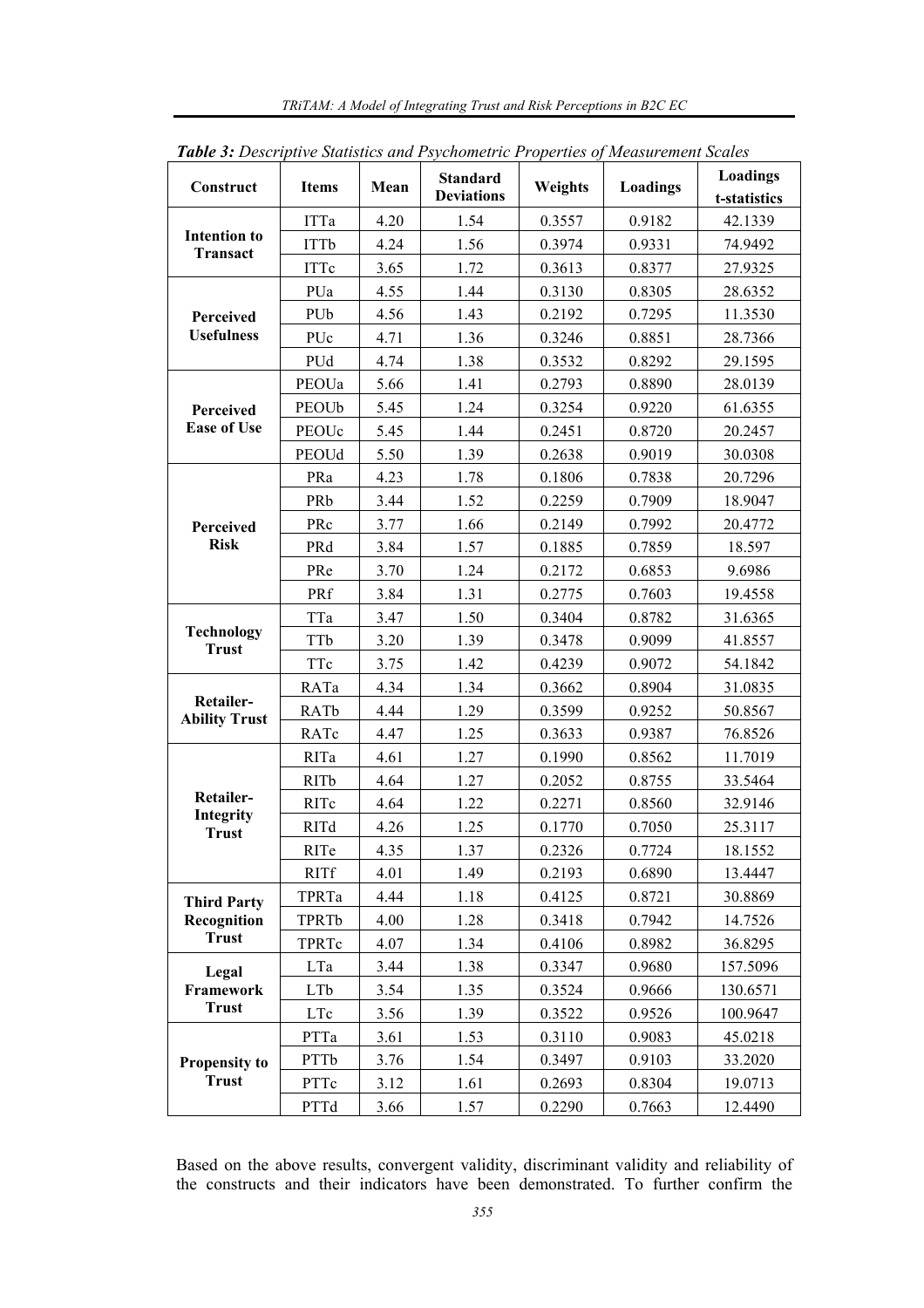validity and reliability of the constructs, the data were also submitted to an exploratory factor analysis using SPSS for Windows Release 11.0.0.

Principal component analysis, varimax rotation was applied to the entire data set. A tencomponent solution was identified. All items loaded on their hypothesized factors and the overall factor solution has an excellent loading pattern explaining 77% of the variation.

Although Chin and Gopal (1995) suggested composite reliability to be a better estimate for internal consistency than Cronbach's alpha, Cronbach's alphas were also calculated to further confirm the internal consistency of the constructs, these are also shown in Table 4. All Cronbach's alpha values are above 0.70, thus, demonstrating internal consistency (Nunnally 1967).

| Construct                            | Composite<br>reliability | Average<br>variance<br>extracted (AVE) | Cronbach's<br>alpha |
|--------------------------------------|--------------------------|----------------------------------------|---------------------|
| Intention to Transact (ITT)          | 0.925                    | 0.805                                  | 0.8736              |
| Perceived Usefulness (PU)            | 0.891                    | 0.673                                  | 0.8378              |
| Perceived Ease of Use (PEOU)         | 0.942                    | 0.803                                  | 0.9170              |
| Perceived Risk (PR)                  | 0.896                    | 0.591                                  | 0.8629              |
| Technology Trust (TT)                | 0.926                    | 0.807                                  | 0.8805              |
| Retailer-Ability Trust (RAT)         | 0.942                    | 0.843                                  | 0.9056              |
| Retailer-Integrity Trust (RIT)       | 0.911                    | 0.633                                  | 0.8774              |
| Third Party Recognition Trust (TPRT) | 0.891                    | 0.733                                  | 0.8161              |
| Legal Framework Trust (LT)           | 0.974                    | 0.926                                  | 0.9600              |
| Propensity to Trust (PTT)            | 0.916                    | 0.733                                  | 0.8768              |

*Table 4: Composite Reliability, AVE and Cronbach's Alpha for Constructs* 

*Table 5: Correlations between Constructs (Diagonal Elements are Square Root of AVE)* 

|             | <b>ITT</b> | PU       | <b>PEOU</b> | <b>PR</b> | <b>TT</b> | RAT   | <b>RIT</b> | <b>TPRT</b> | LT    | <b>PTT</b> |
|-------------|------------|----------|-------------|-----------|-----------|-------|------------|-------------|-------|------------|
| <b>ITT</b>  | 0.897      |          |             |           |           |       |            |             |       |            |
| PU          | 0.517      | 0.820    |             |           |           |       |            |             |       |            |
| <b>PEOU</b> | 0.124      | 0.274    | 0.896       |           |           |       |            |             |       |            |
| <b>PR</b>   | $-0.389$   | $-0.220$ | $-0.138$    | 0.769     |           |       |            |             |       |            |
| <b>TT</b>   | 0.205      | 0.292    | 0.046       | $-0.343$  | 0.899     |       |            |             |       |            |
| RAT         | 0.144      | 0.223    | 0.190       | $-0.338$  | 0.515     | 0.918 |            |             |       |            |
| <b>RIT</b>  | 0.033      | 0.337    | 0.192       | $-0.232$  | 0.344     | 0.564 | 0.796      |             |       |            |
| TPRT        | 0.277      | 0.258    | 0.233       | $-0.491$  | 0.378     | 0.437 | 0.379      | 0.856       |       |            |
| LT          | 0.204      | 0.209    | 0.083       | $-0.343$  | 0.466     | 0.415 | 0.341      | 0.450       | 0.962 |            |
| <b>PTT</b>  | 0.026      | 0.064    | 0.020       | $-0.198$  | 0.140     | 0.122 | 0.224      | 0.182       | 0.217 | 0.856      |

### *Evaluating the Structural Model*

The path coefficients for the model, generated using PLS, are presented in Figure 2. The stability of the estimates was tested using the Jackknife resampling technique, which calculated the significance levels of the coefficients (Chin and Newsted 1999).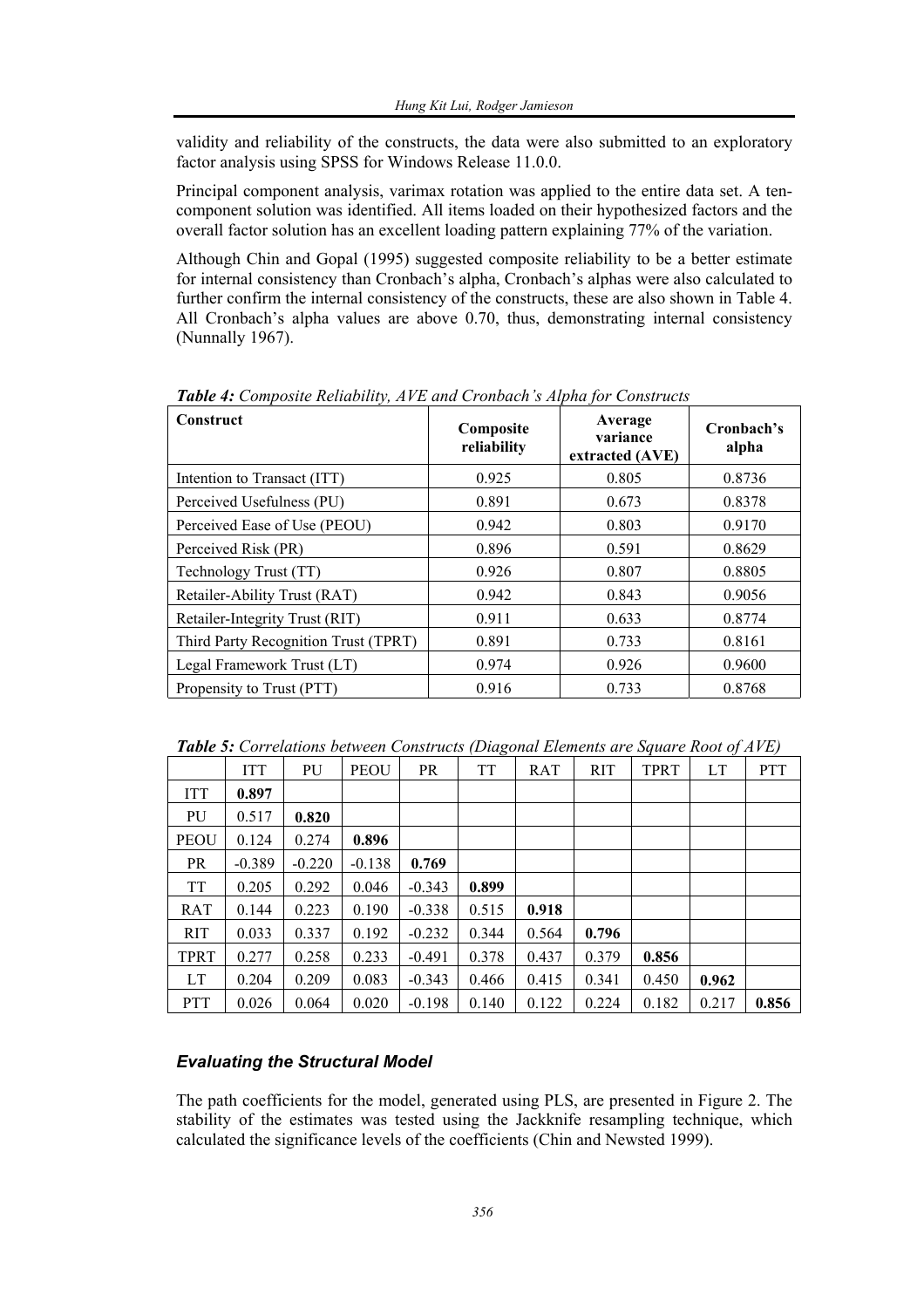Overall, the tests showed significant support for our model and the amount of variance in the dependent latent variables explained by the model was moderately high. The model explained 21% of the variance in perceived risk and 35% of the variance in intention to transact.



*Figure 2: Results of PLS Analysis – Structural Model* 

From the results, it can be seen that the positive relationship between perceived ease of use and intention to transact was not supported. Similarly, the relationship between propensity to trust and the five trust dimensions were positive, but only two of the five paths were statistically significant.

All the standardized path coefficients that are statistically significant exceed 0.2, which is the suggested minimum standard by Chin (1998) for paths to be considered meaningful.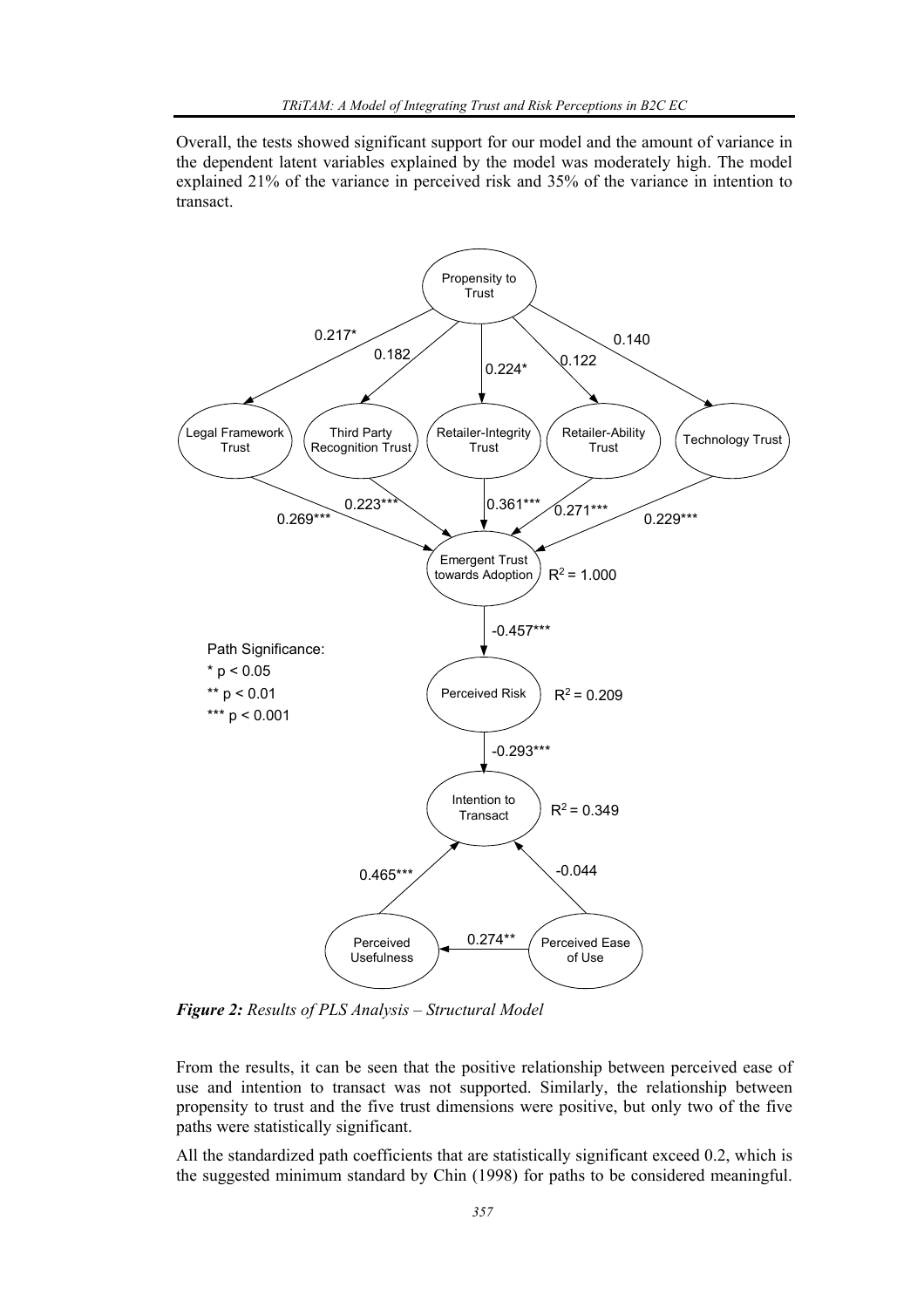Thus, the overall fit of the model is good. Competing models were also tested to further validate the proposed relationship between trust, intention to transact, and the mediator perceived risk. Positive tests were found, but are excluded from the discussion in this paper.

### *Relative Importance of the Trust Dimensions*

To determine the relative importance of the trust dimensions, the absolute values of the standardized betas on the paths connecting the second-order factor and the first-order trust factors are compared to one another (Chin and Gopal 1995). Results of the compositional analysis for the different trust dimensions are shown in Table 6. Trust on the retailer's integrity appears to be the most important trust dimension, accounting for 27% of the effect size.

| <b>Trust Dimension</b>                                                        | <b>Relative Importance*</b> |  |  |  |  |
|-------------------------------------------------------------------------------|-----------------------------|--|--|--|--|
| Retailer-Integrity Trust                                                      | 27                          |  |  |  |  |
| Retailer-Ability Trust                                                        | 20                          |  |  |  |  |
| Legal Framework Trust                                                         | 20                          |  |  |  |  |
| <b>Technology Trust</b>                                                       | 17                          |  |  |  |  |
| Third Party Recognition Trust                                                 | 16                          |  |  |  |  |
| *Ordered from most to least important. Adds up to 100 within rounding errors. |                             |  |  |  |  |

*Table 6: Relative Importance of the Trust Dimensions* 

### **5. Qualitative Results**

Qualitative data were also gathered using the open-ended questions on the questionnaire. This data is used to evaluate the proposed model, assist in the interpretation of the quantitative findings, and to provide a richer picture of the participants' decision-toadoption process.

As individual questions have measurement bias, four questions were included to capture this information. Since the same participant may express the same idea in different questions, answers to the four questions for each participant were combined into a single unit of analysis.

The set of responses were classified into appropriate categories. The classification scheme was developed with consideration of the focus of the study and was reviewed by subject experts for appropriateness until a consensus is reached. The classification scheme covers both the participants' concern to online shopping and the perceived enablers of online shopping.

Data were coded such that each participant was delineated as either stating (1) or not stating (0) a particular category of response across his or her answers for the four openended questions. Table 7 and Table 8 show the number of responses in each category.

As shown in Table 8, the most common concern amongst the participants was the lack of security, mentioned by over 83% of the participants. The next two concerns following the lack of security are the inconvenience of online shopping and privacy issues, mentioned by 46.6% and 40.6% of the participants respectively. The lack of incentives for transacting online (22.6%) and the lack of trust in the retailer's integrity excluding privacy infringements (11.3%) were the other concerns identified.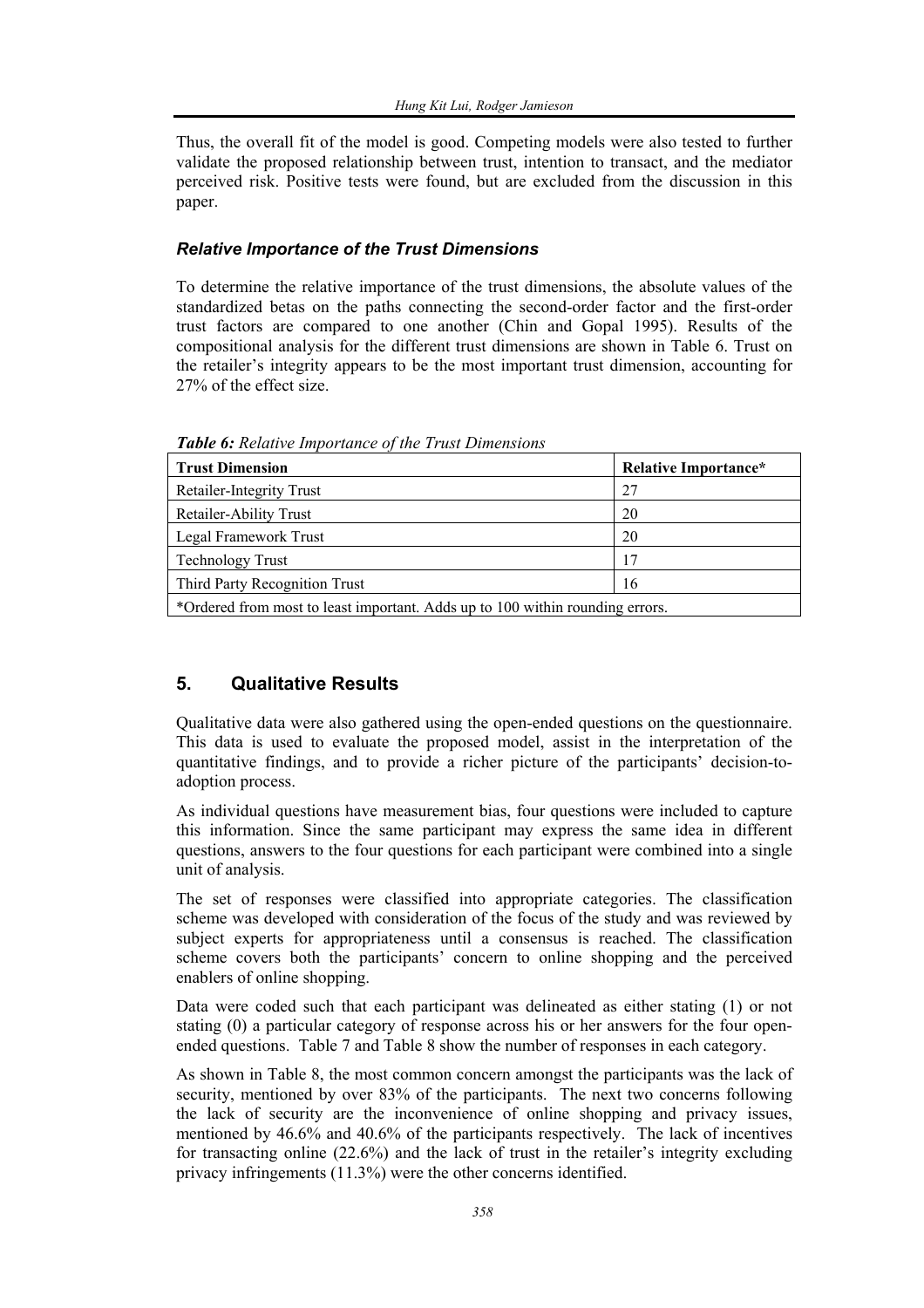Two main factors that would encourage the use of B2C EC systems were also identified – the perceived relative advantage of transacting online over other distribution channels  $(27.1\%)$  and the perceived reputation of the web retailer  $(12.0\%)$ .

| Classification categories (in bold) and sub categories                                                                                             | Number of<br>responses* | Percentage<br>of sample |  |  |  |
|----------------------------------------------------------------------------------------------------------------------------------------------------|-------------------------|-------------------------|--|--|--|
| Perceived relative advantage                                                                                                                       | 36                      | 27.1                    |  |  |  |
| Increase performance                                                                                                                               | 31                      | 23.3                    |  |  |  |
| Cheaper goods / services<br>$\bullet$                                                                                                              | 10                      | 7.5                     |  |  |  |
| Greater range of choices                                                                                                                           | 2                       | 1.5                     |  |  |  |
| Perceived reputation of the web retailer                                                                                                           | 16                      | 12.0                    |  |  |  |
| Company brand name<br>$\bullet$                                                                                                                    | 14                      | 10.5                    |  |  |  |
| Other customers positive experience                                                                                                                | $\overline{2}$          | 1.5                     |  |  |  |
| * Total in category may not be equal to the sum of sub-categories since a single participant may<br>have multiple concerns under the same category |                         |                         |  |  |  |

*Table 7: Classification Scheme for General Online Shopping Enablers* 

|  | Table 8: Classification Scheme for General Online Shopping Inhibitors |  |  |  |  |  |
|--|-----------------------------------------------------------------------|--|--|--|--|--|
|--|-----------------------------------------------------------------------|--|--|--|--|--|

| <b>Classification categories (in bold) and sub categories</b>                                 | Number of<br>responses* | Percentage<br>of sample |
|-----------------------------------------------------------------------------------------------|-------------------------|-------------------------|
| <b>Security perceptions</b>                                                                   | 111                     | 83.5                    |
| Unauthorized access to customer information                                                   | 49                      | 36.8                    |
| Trust in the reliability and security of e-business systems                                   | 22                      | 16.5                    |
| General security concerns                                                                     | 46                      | 34.6                    |
| Inconvenience of online shopping                                                              | 62                      | 46.6                    |
| Potential<br>problems with<br>delivery<br>(include<br>order<br>fulfillment and damaged goods) | 27                      | 20.3                    |
| Unable to feel or see actual goods to assess quality<br>٠                                     | 35                      | 26.3                    |
| Time delay with order fulfillment<br>$\bullet$                                                | 22                      | 16.5                    |
| Lack of face-to-face interaction with the retailer                                            | 3                       | 2.3                     |
| General difficulties or hassles with online shopping                                          | 15                      | 11.3                    |
| Privacy perceptions – Infringement by online retailers                                        | 54                      | 40.6                    |
| Sharing (selling, renting) personal information to other<br>companies                         | 21                      | 15.8                    |
| Storing user profiles and shopping habits                                                     | 5                       | 3.8                     |
| Being contacted by merchants without consent                                                  | 4                       | 3.0                     |
| General privacy concerns                                                                      | 27                      | 20.3                    |
| Lack of incentives to shop online                                                             | 30                      | 22.6                    |
| Price is not lower than offline                                                               | 16                      | 12.0                    |
| Don't see the need to shop online                                                             | 16                      | 12.0                    |
| Enjoy the offline shopping experience                                                         | 12                      | 9.0                     |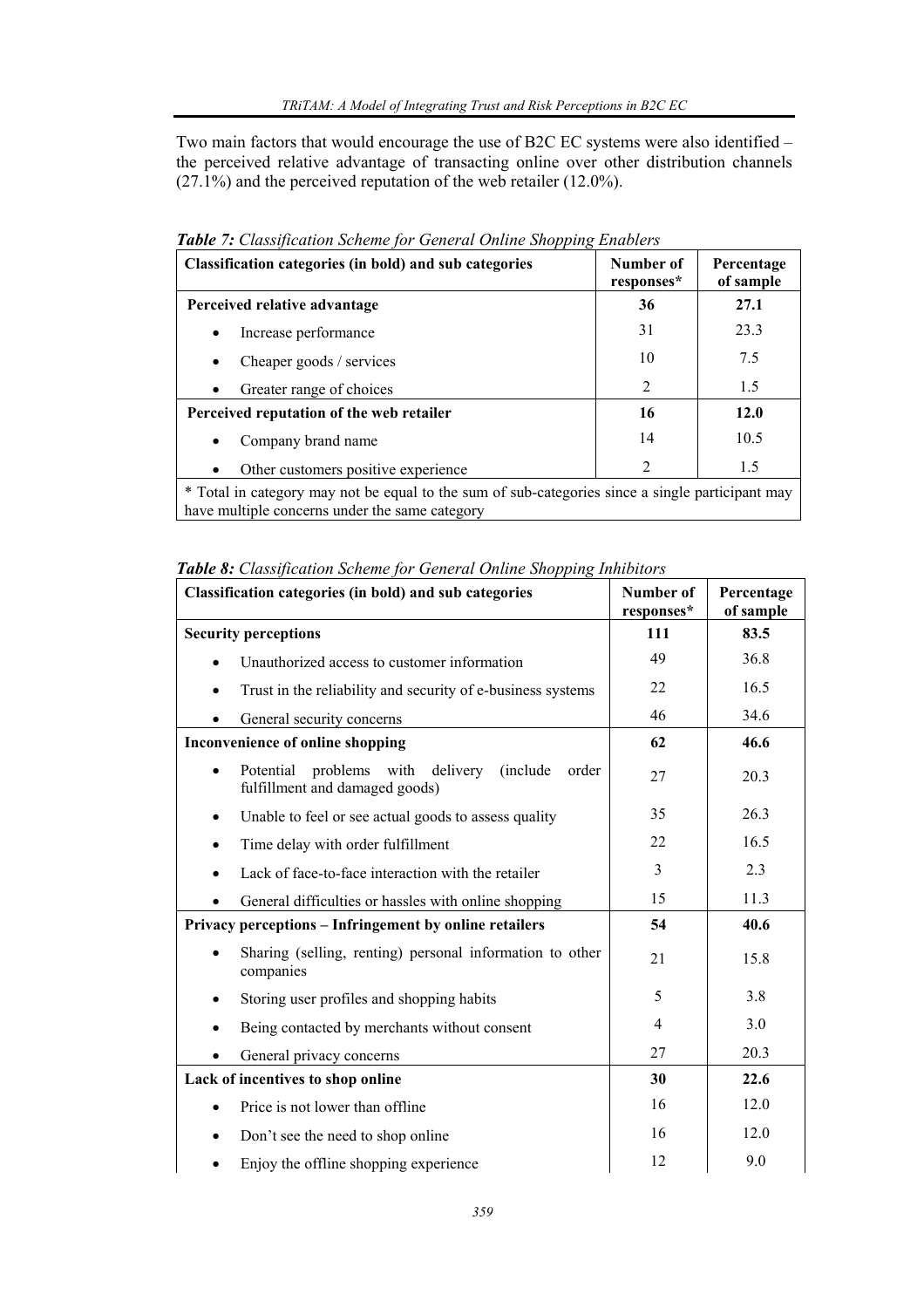| There are social reasons to shop offline<br>$\bullet$                                                                                               | $\overline{2}$ | 1.5  |  |  |  |
|-----------------------------------------------------------------------------------------------------------------------------------------------------|----------------|------|--|--|--|
| Lack of retailer-integrity trust (exclude privacy infringement)                                                                                     | 15             | 11.3 |  |  |  |
| Retailer's identity unknown                                                                                                                         | 4              | 3.0  |  |  |  |
| General lack of trust in the integrity of the retailer<br>$\bullet$                                                                                 | 11             | 8.3  |  |  |  |
| Legal concerns                                                                                                                                      | 6              | 4.5  |  |  |  |
| Laws for protecting online consumers is unclear                                                                                                     | 6              | 4.5  |  |  |  |
| <b>Miscellaneous</b>                                                                                                                                | 17             | 12.8 |  |  |  |
| General lack of trust                                                                                                                               | 8              | 6.0  |  |  |  |
| Other (uncategorized responses)<br>$\bullet$                                                                                                        | 9              | 6.8  |  |  |  |
| * Total in category may not be equal to the sum of sub-categories since a single participant may<br>have multiple concerns under the same category. |                |      |  |  |  |

### **6. Discussion**

Like previous TAM-related studies, quantitative methods were used to test the proposed model in a specific context. In this case, a specific instance of online transaction system adoption was examined. In an attempt to evaluate the applicability of the proposed model for different online transaction systems, the participants' perception of online transactions in general, were also captured using open-ended questions and follow-up group discussions. While the initial expectation is that the results from this analysis will be consistent with the relationships proposed in the model, any inconsistencies would highlight the limitations of our model and the factors it does not address. This is the essence of the triangulation strategy adopted in this study. By comparing and contrasting the results gathered from multiple perspectives using different research methods, whether the data converge, diverge, or are contradictory, the technique provides a richer picture of the social phenomenon being studied.

Content analysis of the open-ended questions reveals six major concerns and two major enablers to the use of B2C EC. These are shown in Table 7 and Table 8. Although these factors do not map directly to the factors included in our proposed model, examining the details of the classification scheme shows overlaps. These findings are discussed next.

'Perceived relative advantage' with transacting online, mentioned by 27% of the participants, was identified to be the main reason for why the participants would consider transacting online. The identified advantages include an increase in purchasing performance and the availability of cheaper items online. Since the perceived usefulness construct in TAM focuses on the increase in purchasing performance, these results may suggest the need to extend TAM to incorporate other perceived benefits such as cost savings, when applied in the B2C EC context.

The perceived reputation of the retailer was found to be another important attribute that has a positive effect on the participants' decision to shop online. In Jarvenpaa et al. (1999), the perceived reputation of the web retailer is proposed to be an antecedent to consumers' trust towards the web retailer. Comments from several participants supported this viewpoint (the web retailer examined is denoted by Company X):

*"[Company X] is a popular brand name in any case, so there is almost a presumption of trust."* 

*"I believe that trust is established by how well established the company is."*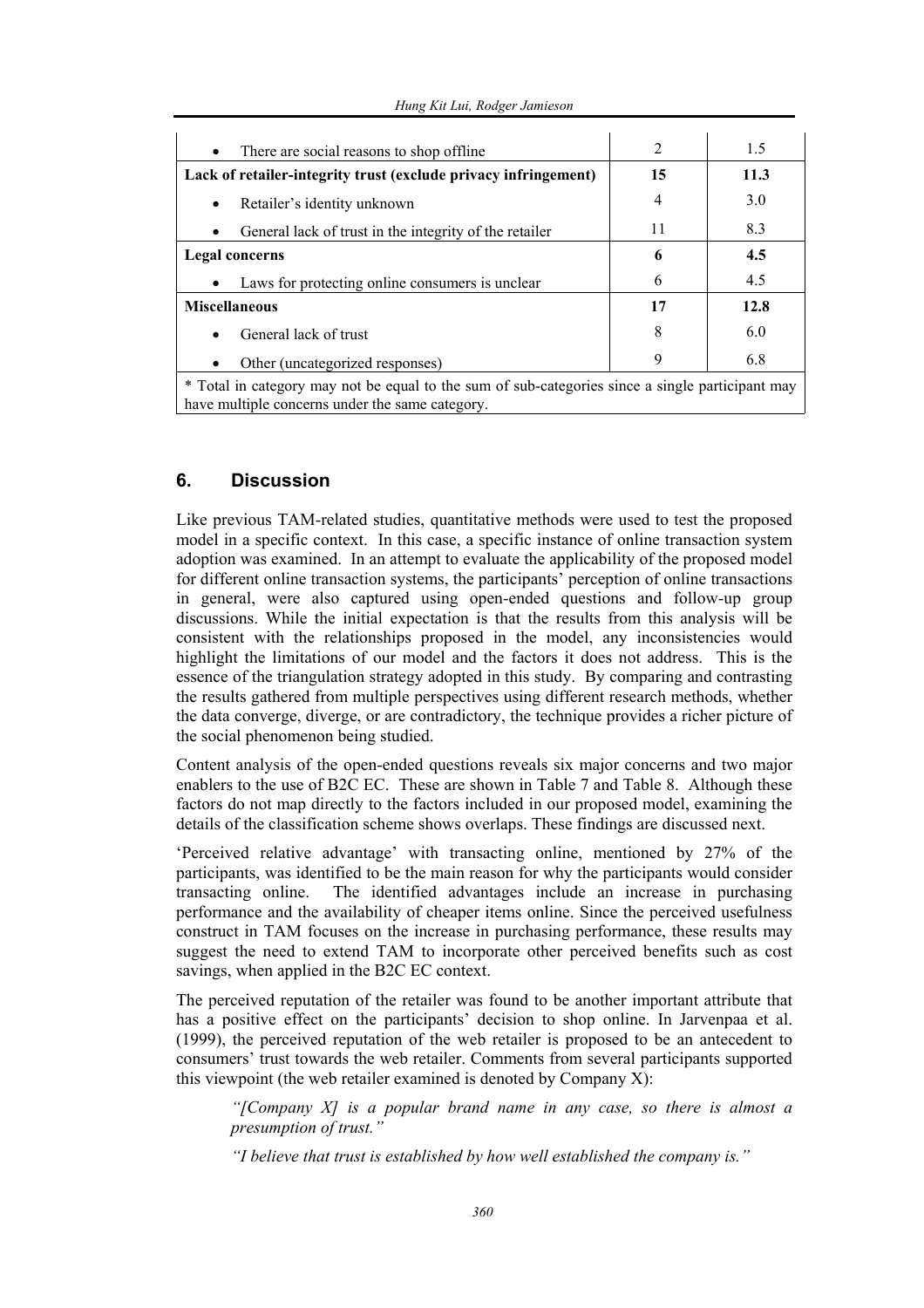It is outside the scope of this study to examine the antecedents to trust. Therefore, the qualitative results do not deviate from the theory proposed in our model.

Amongst the major concerns with online shopping in general, concerns over the lack of security were mentioned by most of the participants, with 83.5% of the participants making reference to it. In this study, concern over the reliability and security of the system overlaps with the technology trust construct in our model. However, it is uncertain whether all the security concerns are reflected by the technology trust construct as expected. Since the quantitative analysis shows the importance of the technology trust construct to be relatively low, and the qualitative analysis shows concern over security to be relatively high, if our assumption is correct, the two sets of results seems to deviate.

An in-depth examination of the qualitative data was performed in an attempt to find an explanation for this discrepancy. In the group discussions with the participants regarding their perception of security, interesting comments relating trust and perceived security control were found:

*"I trust the technology to transfer the information across the Internet securely. But once its get there, it's probably processed manually. If you don't trust the company handling the credit card details, you wouldn't trust the site as well."* 

*"I trust the technology to provide the security, but not the companies that are using it"*

The above comments suggest that there are two dimensions of trust that determine an individual's security perceptions towards a specific online transaction – trust in the technology and trust in the retailer's ability to process the transaction securely. The comment also suggests perceived security control to be a concern that extends beyond the time of the transaction. First, trust in the technology is required at the time when the transaction is made. After the information is sent, trust in the retailer and the technology to handle the information, are both important when assessing the security of the transaction.

Clearly, the relative importance of technology trust should not be used as a sole indicator for the relative importance of perceived security control in the decision-to-adoption process. If the quantitative results on the relative importance of technology trust and retailer-ability trust (in Table 6) were combined, the quantitative and qualitative results are likely to converge.

At a conceptual level, our proposed model attempts to integrate the concepts of trust and risk with the Technology Acceptance Model (TAM). To keep the granularity of the constructs consistent, perceived security control should not be included in the model explicitly, but may be viewed as a function of technology and retailer-ability trust.

The inconvenience of online shopping and the lack of incentives to shop online are two other factors that negatively affect participants' intention to shop online. Both of these factors are also closely related to the concept of perceived relative advantage defined by Rogers (1983), where an innovation is more likely to be adopted if it is perceived to be better than the idea it supersedes. The inconveniences with shopping online, the lack of incentives to shop online, and the relative advantage of shopping online can be conceptualized as a continuum reflecting the perceived relative advantage construct in the 'Diffusion of Innovations' theory (Rogers 1989). Thus, the results show strong support for the need to incorporate this construct in models explaining B2C EC usage intentions.

The remaining factors, including concerns over privacy infringements, the retailer's integrity and the legal framework, are already included in the trust constructs in our proposed model.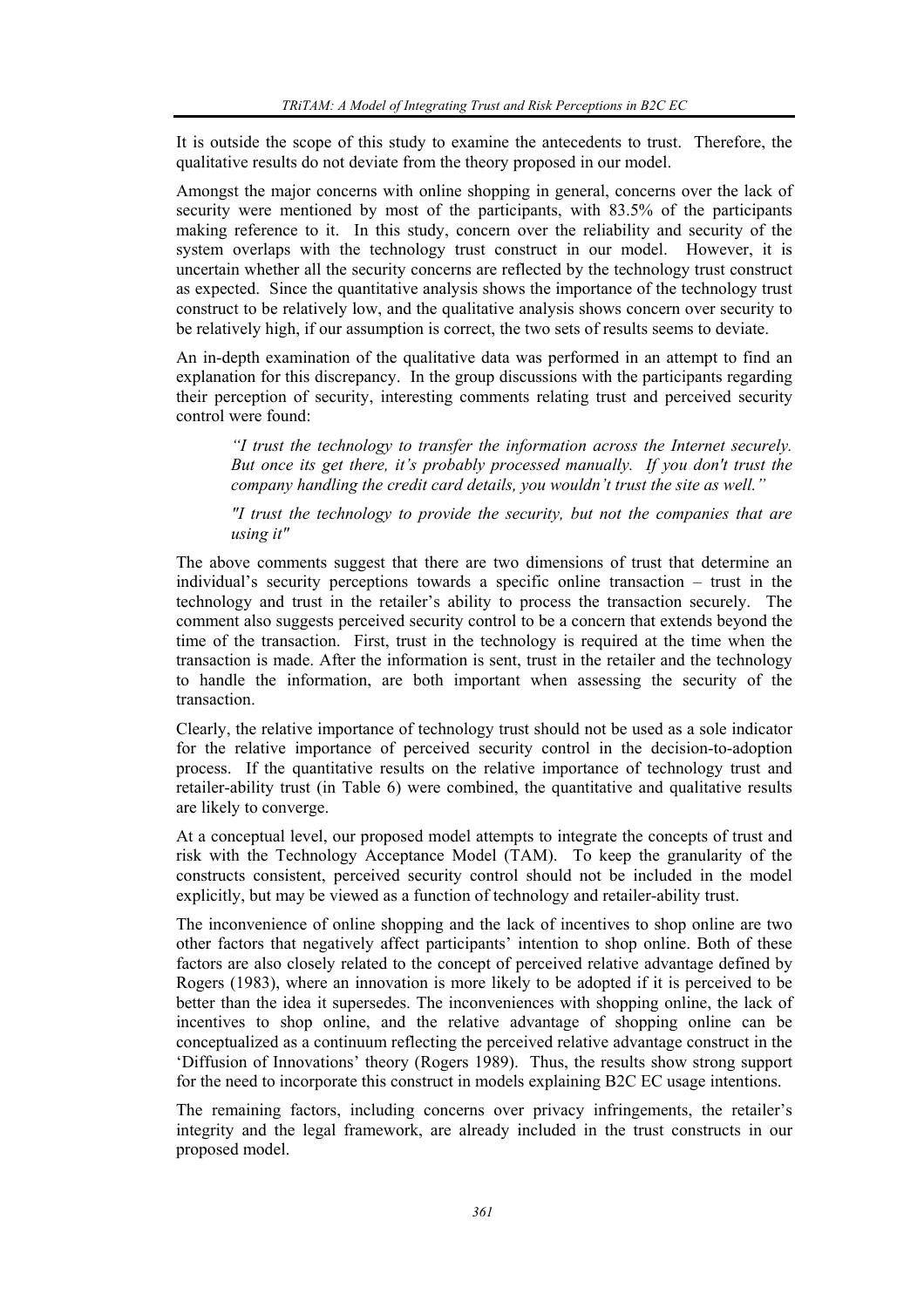# **7. Conclusion**

A key criticism of much of the current literature concerns the oversimplification of the trust concept, which is often viewed as a singular notion (Farrell et al, 2002). In response to this criticism, exploring the multidimensional nature of trust in B2C EC adoption is the main objective and primary contribution of this research. This research represents an initial attempt to define the concepts, and describe the relationships between the multiple dimensions of consumer trusts, their risk perceptions and intention to transact with B2C EC systems.

In this discussion, we claim that the proposed model (TRiTAM) explains the role of trust and risk perceptions in B2C EC adoption adequately. An increase in consumer trust was found to be associated with a reduction in perceived risk in B2C EC transactions. In addition, the results supported the proposed negative relationship between perceived risk and intention to transact. Following TAM, the results also supported the proposed positive relationship between perceived usefulness and intention to transact. However, there were no evidence showing a direct effect between perceived ease of use and intention to transact. Findings in Gefen and Straub (2000) can justify this observation. In this particular case, perceived ease of use has no effect on intentions to transact because system ease of use is not an inherent quality of the purchased product.

Amongst the multiple dimensions of trust, trust on the retailer's integrity appears to be the most important in the formation of an individuals' overall trust towards the use of a B2C EC system. The other four dimensions are also found to be important determinants of perceived risk. Surprisingly, the proposed positive relationship between propensity to trust and the five trust dimensions identified in this study was not fully supported. Future research should investigate the role of individuals' propensity to trust in B2C EC adoption in greater detail.

While it is beyond the scope of this study to examine other factors affecting consumers' intention to transact online, several new insights were found, such as the importance of the 'perceived relative advantage' construct in the decision-to-adoption process, and the conceptual relationship between trust and perceived security control. The significance of trust and risk perceptions, coupled with the other findings, clearly suggest the need to extend TAM when used in the B2C EC context.

The present research has several limitations that should be noted. The first is the generalisability of the findings outside the current research context. For example, results may vary if the data were collected from a different sample. Second, the results and implications of this research are constrained by the cross-sectional nature of this study. In particular, the validity of the causal relationships in the proposed model was not tested through experimental manipulation of theoretical constructs, but is limited to inferences based on a detailed review of the literature and the data collected. Future research should adopt a longitudinal or randomized experimental approach in testing the robustness of the proposed model.

In conclusion, user acceptance of B2C EC systems remains a complex and dynamic phenomenon in information systems research. This research has provided a number of contributions to this domain of knowledge, in particular, the development of TRiTAM. It is recommended that future studies should test the robustness of the proposed model in different contexts, and to extend our understanding, incorporate other factors affecting B2C EC adoption to the model.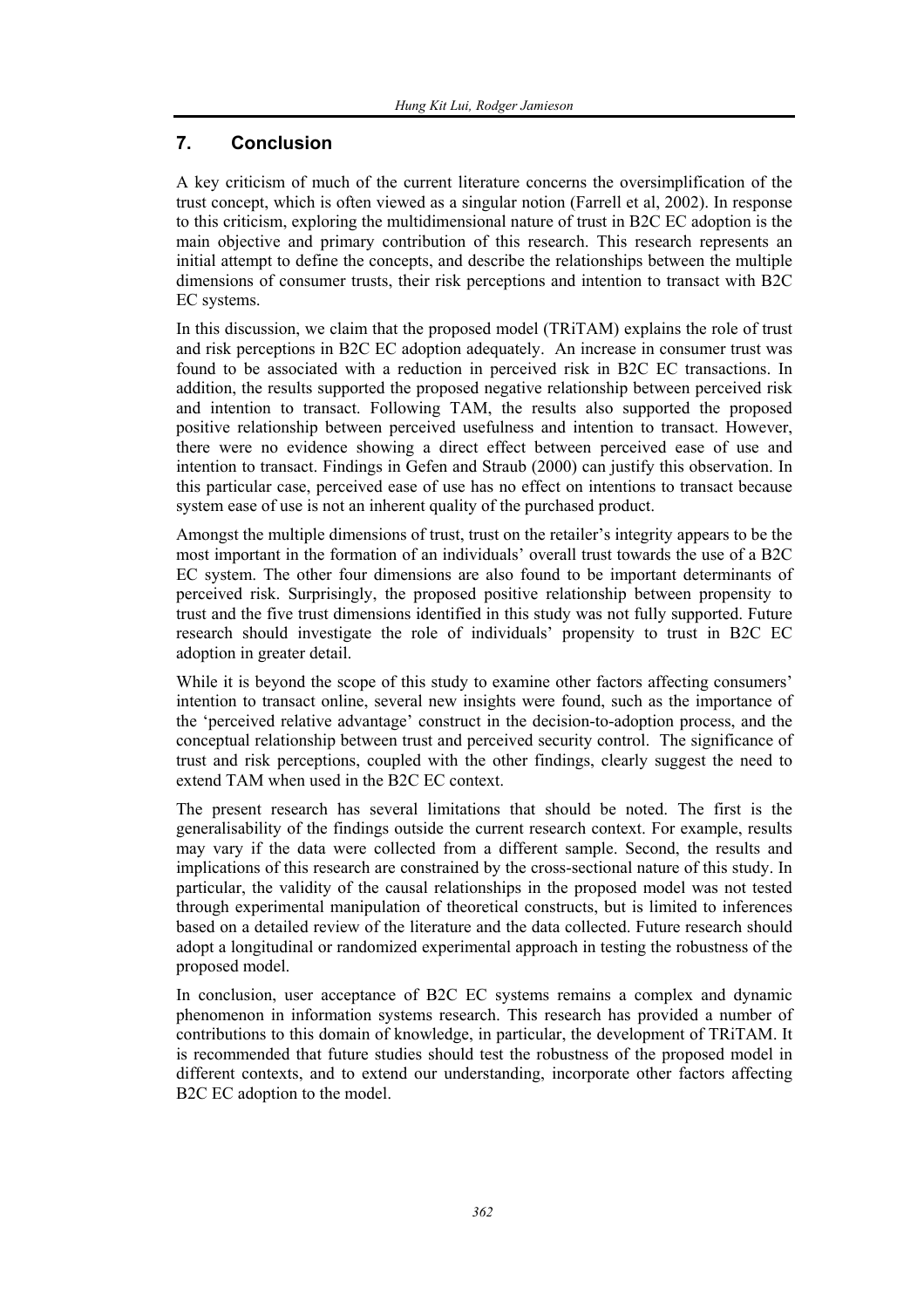#### **References**

- Cheung, C. and M. Lee (2000). 'Trust in Internet Shopping: A Proposed Model and Measurement Instrument', Proceedings of the Sixth Americas Conference in Information Systems, August 10-13, 2000, Long Beach, CA.
- Chin, W.W. and A. Gopal (1995). 'Adoption Intention in GSS: Relative Importance of Beliefs', Database for Advances in Information Systems, 26(2-3), 42-64.
- Chin, W.W. (1998). 'Issues and Opinion on Structural Equation Modelling', MIS Quarterly, 22(1), March 1998, vii-xvi.
- Chin, W.W. and P.R. Newsted (1999). 'Structural Equation Modelling Analysis With Small Samples Using Partial Least Squares' in Statistical Strategies for Small Sample Research, (eds) R.H.Hoyle, Sage Publications, California, 307-341.
- Davis, F.D., Bagozzi, R.P. and P.W. Warshaw (1989), 'User Acceptance of Computer Technology: A Comparison of Two Theoretical Models', Management Science, 35(8), 982-1003.
- Davis, F.D. (1989). 'Perceived Usefulness, Perceived Ease of Use, and User Acceptance of Information Technology', MIS Quarterly, 13(3), 319-340.
- Farrell, V., Scheepers, R. and P. Joyce (2002). 'Models of Trust in Business-to-Consumer Electronic Commerce: A Review of Multi-Disciplinary Approaches', IFIP Working Group 8.4, Second Conference on E-business: Multidisciplinary Research and Practice, June 2002.
- Fornell, C. and D.F. Larcker (1981). 'Evaluating Structural Equation Models with Unobservable Variables and Measurement Error', Journal of Marketing Research, vol.18, 39-50.
- Gefen, D. and Straub, D.W. (2000). 'The Relative Importance of Perceived Ease of Use in IS Adoption: A Study of E-Commerce Adoption', Journal of the Association for Information Systems, 1, article 8, October 2000
- Jarvenpaa, S. L., Tractinsky, N. and Vitale, M. (1999). 'Consumer Trust in an Internet Store', Information Technology and Management, 1(12), 45-71.
- Kavanagh, J. (2002) 'Internet Banking Still Waiting for the Fizz', Business Review Weekly, 24(4), 31 Jan – 6 Feb, pp.68.
- Keen, P.G.W., Ballance, C., Chan, S., and S. Schrump (1999), Electronic Commerce Relationships: Trust by Design, Prentice Hall Computer Books.
- Kim, D-J, Braynov, S.D., Rao, H.R. and Y. Song (2001). 'A B-to-C Trust Model for Online Exchanges', Proceedings of the Seventh Americas Conference in Information Systems, August 2-5, 2001, Boston, MA.
- Lewicki, R.J. and B.B. Bunker (1995), 'Developing and Maintaining Trust in Work Relationships, in Kramer' in Trust In Organizations, (eds) R.M.Kramer & T.Tyler, Thousand Oaks, Sage Publications, C.A.
- Mayer, R.C. and F.D. Schoorman (1995), 'An Integrative Model of Organisational Trust', Academy of Management Journal, 20(3), 709-934.
- Nunnally, J.C. (1967). Psychometric Theory, McGraw-Hill, New York.
- Pavlou, P.A. (2001). 'Integrating Trust in Electronic Commerce with the Technology Acceptance Model: Model Development and Validation', Proceedings of the Seventh Americas Conference in Information Systems, August 2-5, 2001, Boston, MA.